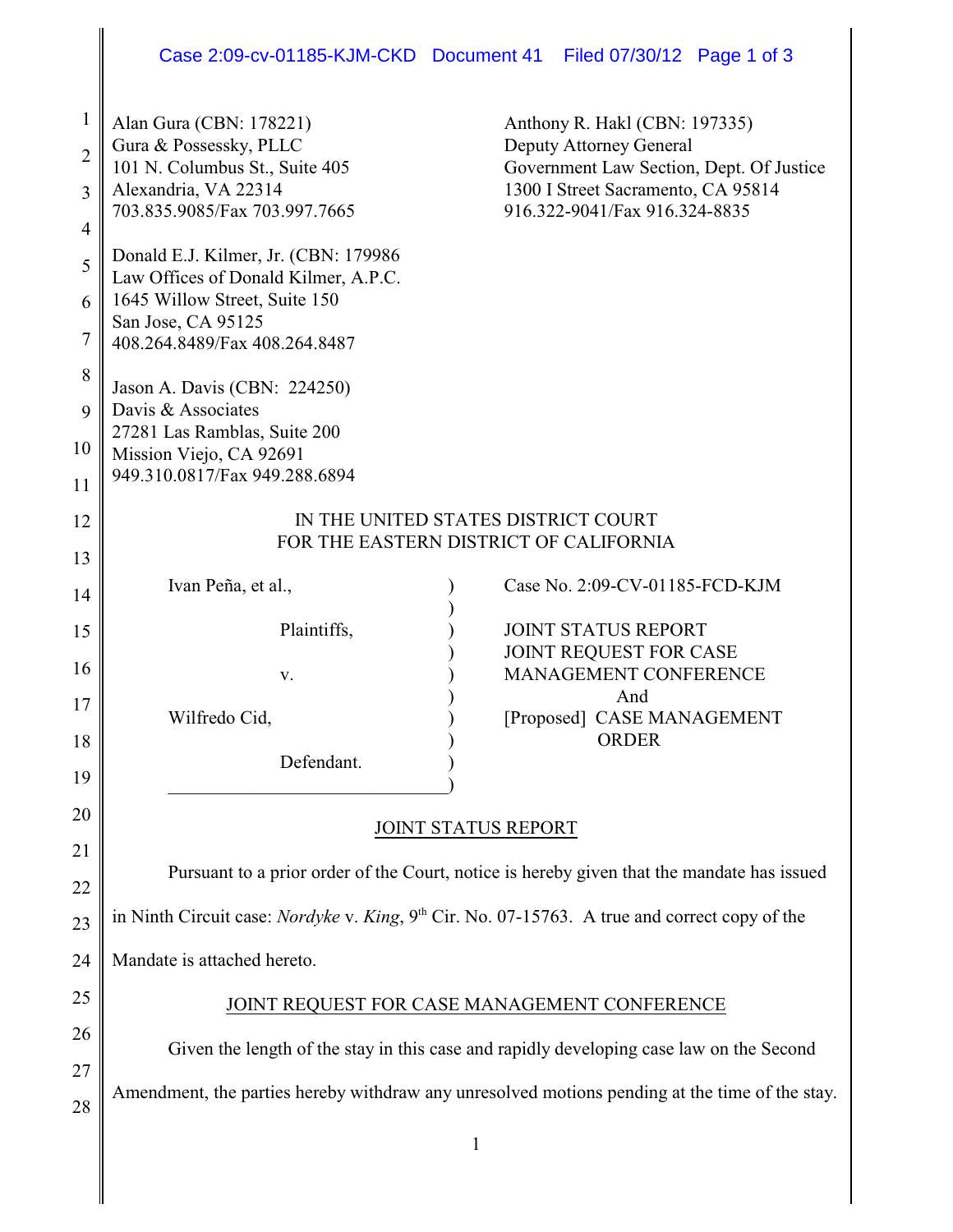## Case 2:09-cv-01185-KJM-CKD Document 41 Filed 07/30/12 Page 2 of 3

| The parties jointly request that this matter be set for a Status (Pretrial Scheduling) Conference,                    |                                                                                                                                                                                                                                                                                                                                                                                                                                                         |  |
|-----------------------------------------------------------------------------------------------------------------------|---------------------------------------------------------------------------------------------------------------------------------------------------------------------------------------------------------------------------------------------------------------------------------------------------------------------------------------------------------------------------------------------------------------------------------------------------------|--|
| with a joint status report to be filed at least 10 days before the conference.                                        |                                                                                                                                                                                                                                                                                                                                                                                                                                                         |  |
| Respectfully submitted.                                                                                               |                                                                                                                                                                                                                                                                                                                                                                                                                                                         |  |
| Dated: July 30, 2012                                                                                                  |                                                                                                                                                                                                                                                                                                                                                                                                                                                         |  |
| <b>Attorneys for Plaintiffs</b><br><b>Attorney for Defendant</b><br>6                                                 |                                                                                                                                                                                                                                                                                                                                                                                                                                                         |  |
| $\overline{7}$<br>Alan Gura (Calif. Bar No. 178221)                                                                   |                                                                                                                                                                                                                                                                                                                                                                                                                                                         |  |
| 8<br>101 N. Columbus St., Suite 405                                                                                   |                                                                                                                                                                                                                                                                                                                                                                                                                                                         |  |
| 703.835.9085/Fax 703.997.7665                                                                                         |                                                                                                                                                                                                                                                                                                                                                                                                                                                         |  |
| Jason A. Davis (Calif. Bar No. 224250)                                                                                |                                                                                                                                                                                                                                                                                                                                                                                                                                                         |  |
| 30021 Tomas Street<br><b>Anthony Hakl</b><br>12                                                                       |                                                                                                                                                                                                                                                                                                                                                                                                                                                         |  |
| Rancho Santa Margarita, CA 92688<br>13<br>949.310.0817/Fax 949.288.6894                                               |                                                                                                                                                                                                                                                                                                                                                                                                                                                         |  |
| 14                                                                                                                    |                                                                                                                                                                                                                                                                                                                                                                                                                                                         |  |
| Law Offices of Donald Kilmer, A.P.C.<br>1645 Willow Street, Suite 150<br>San Jose, CA 95125                           |                                                                                                                                                                                                                                                                                                                                                                                                                                                         |  |
|                                                                                                                       |                                                                                                                                                                                                                                                                                                                                                                                                                                                         |  |
| 18<br>/Donald E.J. Kilmer, Jr.<br>By:<br>19                                                                           |                                                                                                                                                                                                                                                                                                                                                                                                                                                         |  |
| 20                                                                                                                    |                                                                                                                                                                                                                                                                                                                                                                                                                                                         |  |
| 21                                                                                                                    |                                                                                                                                                                                                                                                                                                                                                                                                                                                         |  |
| <b>ORDER</b>                                                                                                          |                                                                                                                                                                                                                                                                                                                                                                                                                                                         |  |
| That stay in this matter is vacated. All motions are vacated. The parties are directed to                             |                                                                                                                                                                                                                                                                                                                                                                                                                                                         |  |
| appear through counsel for a Case Management Conference on (date) ________ at (time) ______.                          |                                                                                                                                                                                                                                                                                                                                                                                                                                                         |  |
| A Joint Case Management Conference Statement shall be due 10 days prior to the conference.                            |                                                                                                                                                                                                                                                                                                                                                                                                                                                         |  |
| 26<br>Date:                                                                                                           |                                                                                                                                                                                                                                                                                                                                                                                                                                                         |  |
| 27                                                                                                                    |                                                                                                                                                                                                                                                                                                                                                                                                                                                         |  |
|                                                                                                                       |                                                                                                                                                                                                                                                                                                                                                                                                                                                         |  |
| $\mathbf{1}$<br>$\overline{2}$<br>3<br>$\overline{4}$<br>5<br>9<br>10<br>11<br>15<br>16<br>22<br>23<br>24<br>25<br>28 | Anthony R. Hakl (Calif. Bar No. 197335)<br>Gura & Possessky, PLLC<br>Deputy Attorney General<br>Government Law Section, Dept. Of Justice<br>Alexandria, VA 22314<br>1300 I Street Sacramento, CA 95814<br>916.322-9041/Fax 916.324-8835<br>E-Mail: Hakl@doj.ca.gov<br>Davis & Associates<br>/Anthony Hakl<br>By:<br>Donald E.J. Kilmer, Jr. (Calif. Bar No. 179986)<br>408.264.8489/Fax 408.264.8487<br>Donald E. J. Kilmer, Jr.<br>U.S. District Judge |  |